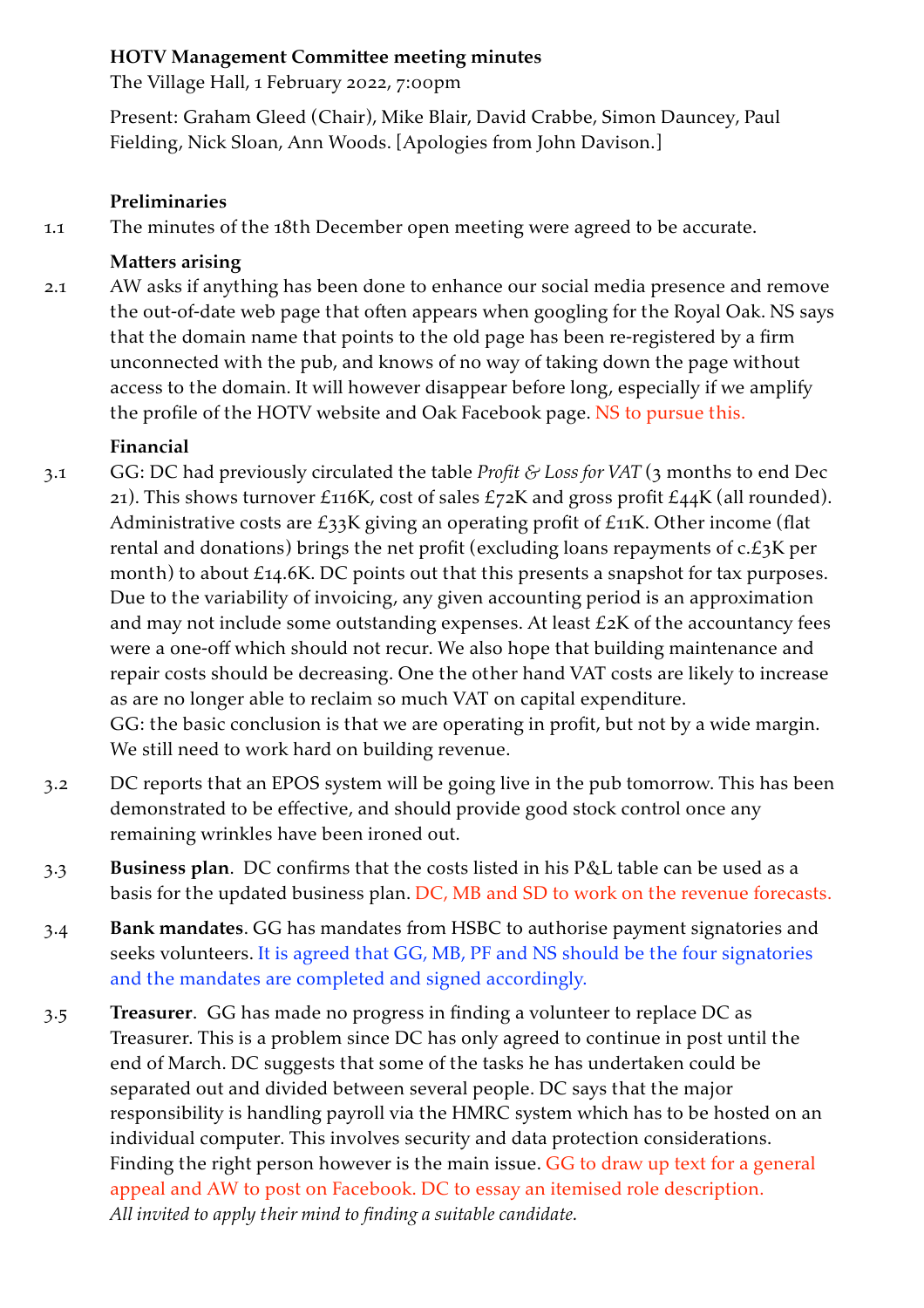- 3.6 **Grants**. GG: Olivia Sanders has researched potential grants. A couple for Somerset Community Fund may be applicable. One is a matching revenue grant, but involves 11 days training. The other is a development grant for businesses with less than  $\pounds$ 500K turnover. GG is awaiting answers to questions about both these. GG has applied for £1500 from a covid-related scheme administered by SALC. We need to put more emphasis on grant applications to fund future developments. AW suggests that there is a public perception that HOTV is successful and does not need further funding. It is true that we are doing very good business, but at this stage in our evolution, with several major expenses yet to come, we still need all the help we can get to manoeuvre into safer waters.
- 3.7 **Stock management**. GG has been studying the shop wastage book; the average cost of wastage is about £150–200 per month gross. GG suggests that this needs to be made more visible so that questions can be asked about why it is occurring and what can be done to reduce it. GG proposes that a monthly record is kept of wasted stock, including both retail and cost values. Stock that is frozen for longer term storage should also be recorded and properly labelled.
- 3.8 GG: There is in the stockroom a freezer full of stock that is unlikely to be sold, while in the kitchen Jason needs a freezer. The cost of a new freezer greatly exceeds the cost of the stock which has in any case already been accounted for. It is agreed that the freezer in question should be moved to the kitchen (if it will fit there), and the stock written off. AW volunteers to empty the freezer and record and dispose of contents.
- 3.9 GG: we also need to plan the year end stock-take. DC says that last year's stock take took about two days for both stock room and shop. The pub stock will be relatively easy to record. The important thing is to have a clear methodology. DC suggests that keeping a record of stock movement on a month to month basis is at least as significant as the year end stock-take in understanding costs. AW asks, if stock is entered into the system on delivery, does this not constitute a sufficient record? GG suggests that this may not cover stock bought from Bookers. NS asks if we are any closer to an automatic Bookers ordering system, which has long been agreed to be something we should sign up to. Bookers has a high minimum order for delivery, but Jason, Phil and Jo are all visiting Bookers fairly regularly, so there should be scope for combining the collection of online orders. GG and DC to scope a project to design a tighter stock management and ordering system.
- 3.10 **Overtime**. In order to limit expenses which have been increasing well beyond contractual expectations, GG proposed that we limit the hours of those managers on an hourly rate to 140 hours per month. Hours beyond this figure would henceforth only be paid if they had been pre-approved. All agree.
- 3.11 **Cash management in pub**. GG proposes daily reconciliation of pub cash in order to keep a tighter record and make it easier to resolve future anomalies. All agreed. SD to arrange with Phil.

#### **Operations: food**

4.1 GG: feedback on food has been mixed, though the new menu has been well received. We need to understand whether there are any constraints in terms of equipment or help. SD says that Jason is keen to react positively to feedback but rarely if ever receives it directly, which makes it more difficult to act on. Some of the perceived shortcomings may be caused by lack of sufficient time or help, e.g. to prepare more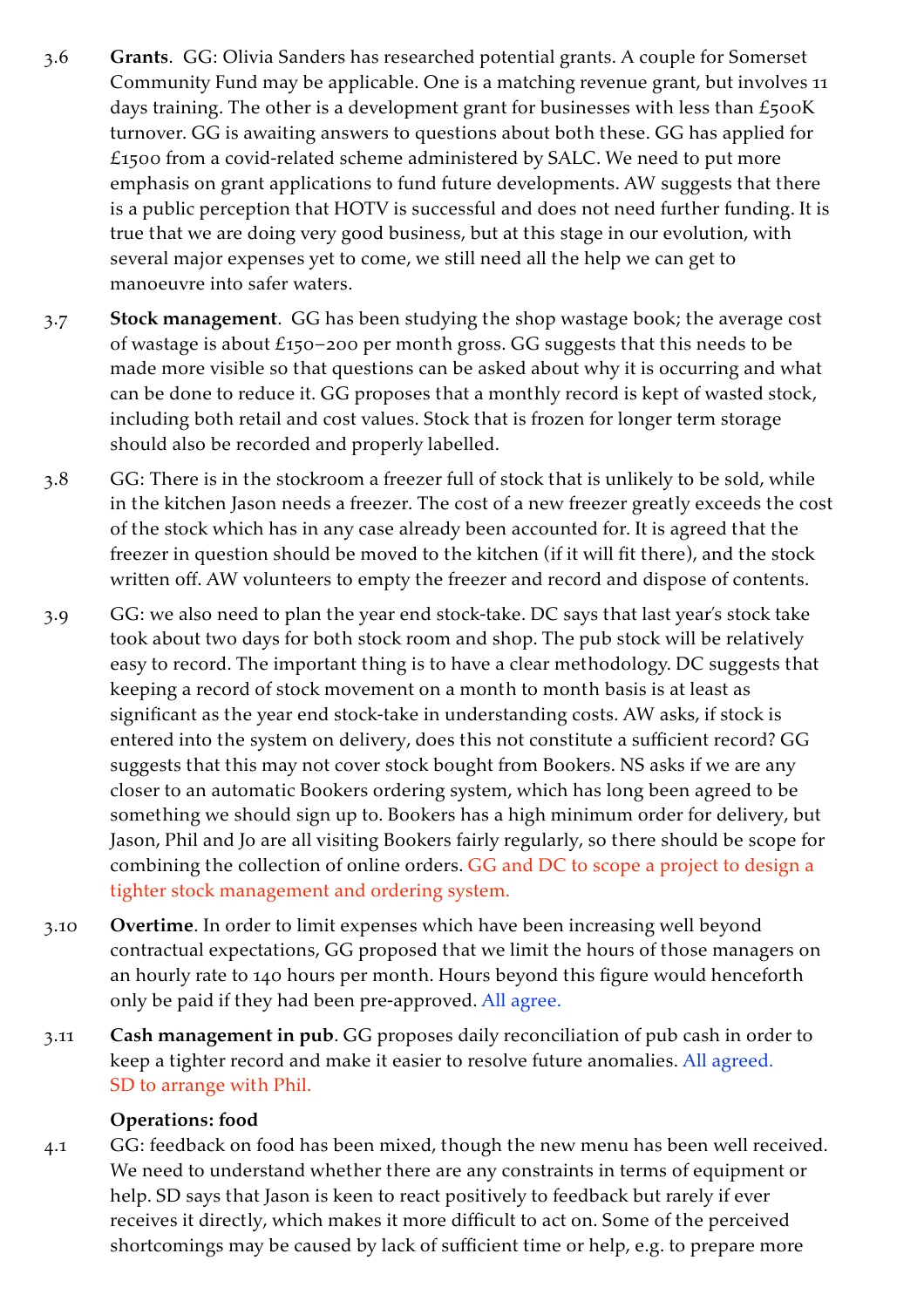fresh vegetables. MB and AW suggest that better presentation, such as vegetables served separately, would be a significant improvement. AW raised the issue of good coffee not being available in the pub and it was agreed that this needed to be addressed. SD feels that there are problems with service, partly because Phil is often working single-handed. In particular he feels that people should be invited to give genuine feedback after their meals. SD to discuss this with Phil.

- 4.2 SD has received a wish-list of new equipment which would enable him to enhance the menu. SD to cost this for further discussion at the next meeting. SD also reports that in order to increase custom on Saturdays, he has agreed with Jason that Saturday should be a specials night (steaks, curries etc).
- 4.3 PF asks about gluten-free menu choices. SD says that more of the items could be marked as GF and this will be done. Jason is also looking into supplying GF bread, and extending GF options generally for both pub and café.
- 4.4 GG points out that food in the café is only available from Wednesday to Sunday. NS suggests that panini should be available without chips and garnish. GG to suggest to Jason.
- 4.5 **Function room**. GG asks if there is anything we can do with the function room. Uses are limited at present since there is no heating and the fire-escape needs repair. It might become an informal temporary games room.
- 4.6 AW suggests that the gates beside the shop should be kept closed in the evenings to discourage vandalism. GG suggests that the area outside the kitchen and further field should be cleared of junk. PF to discuss with JD.
- 4.7 GG refers to the plans for installing air conditioning to keep shop cool in hot weather. This could be grant-fundable on the basis that it avoids food waste. JD is still working on the plans.

## **Phase 3**

5.1 GG reports that NS' recent posting of the proposal for Phase 3 on the website has been greeted with "a tsunami of apathy"! GG will mention in his next email update.

# **Electricity consumption and PV panels**

6.1 GG says that it is unclear whether we might be losing PV power to the grid. NS thinks this unlikely since the inverter is designed to keep PV voltage above grid voltage. Advice on this to be pursued from various sources. DC says that recorded generation is roughly as expected. Consumption is still very high, and JD is to do an audit to assess whether it is higher than it should be in terms of equipment in use.

## **Young people**

7.1 GG: a meeting is scheduled at the Oak on March 8th to consult teenagers in the community with help from the Community Youth Project. GG will discuss with others how best to spread the word in advance.

# **Other**

- 8.1 PF: asks about proposed moves to ramp up social media presence. SD says that more events are planned (Six Nations matches are to be shown in the pub from this weekend), and he will talk to Phil about amplifying the message.
- 8.2 MB reports a request from volunteers to buy (for £20 to £40) a trolley for moving stock around. Agreed. AW to arrange.